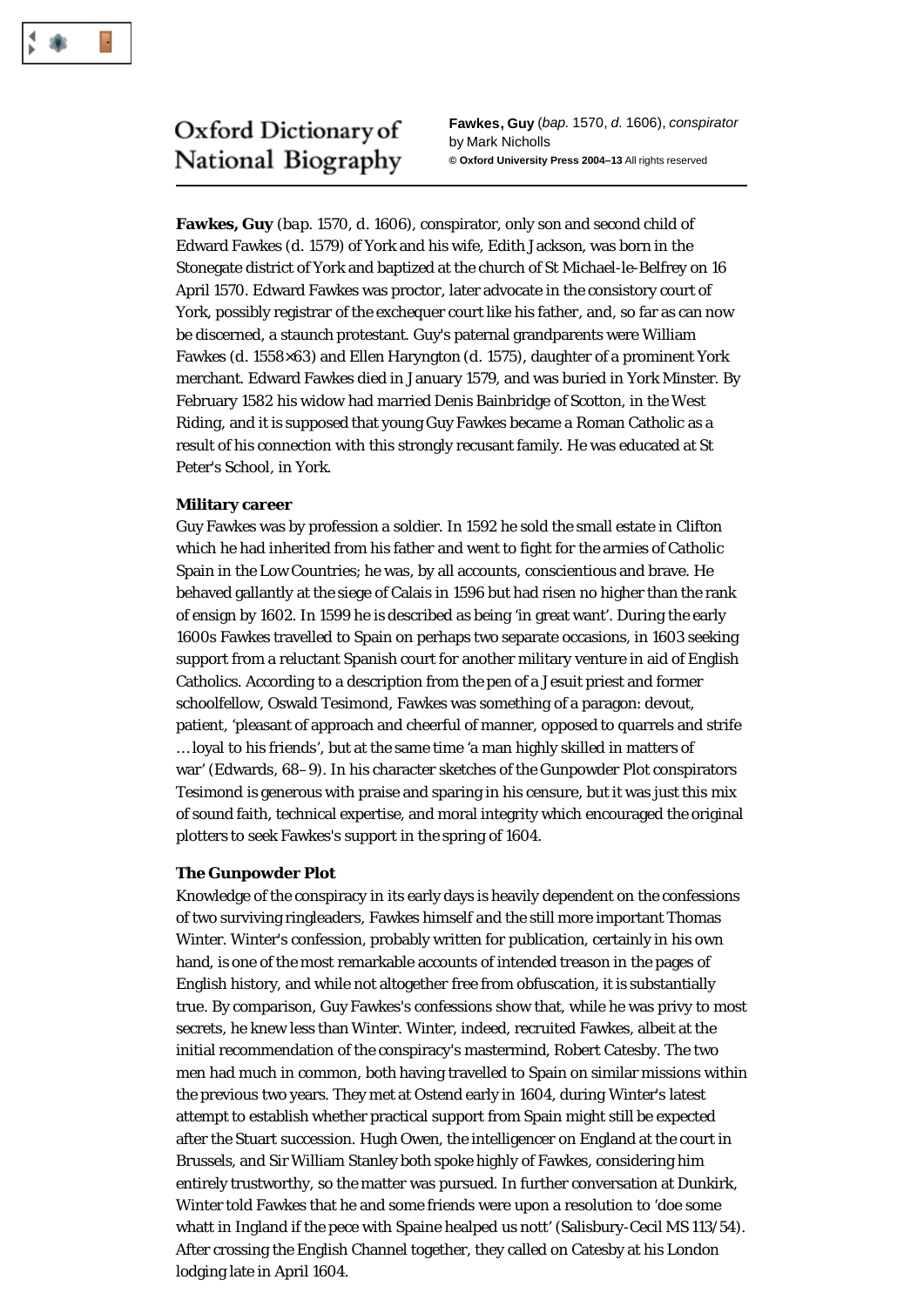Winter's conclusion that Spain was manifestly unwilling to support the intransigent English Catholics seems to have persuaded Catesby that there was now only one way forward. Dreams that a Spanish army might invade England, overturn the heretic regime, and restore Catholicism along with a Catholic monarch were now effectively shattered. Catesby and his friends realized that they would now have to act on their own. So far Catesby had disclosed his plan to destroy parliament with gunpowder to no one apart from Winter and John Wright, but when another friend, the earl of Northumberland's cousin and estate officer, Thomas Percy, visited him in May fulminating against the inactivity of right-thinking Catholics, Catesby took the opportunity to take both Fawkes and Percy into his confidence, making sure that both had first taken an oath of secrecy. The scheme seems to have been well received. On 24 May 1604 Percy, trading on the personal goodwill of Dudley Carleton and John Hippesley, fellow officers in Northumberland's household, leased a small house adjacent to the Lords' chamber from one Henry Ferrers of Baddesley Clinton, who in turn rented the property from John Whynniard, keeper of the Old Palace of Westminster.

The initial idea was that the plotters should drive a mine from the cellars of this dwelling straight under the Palace of Westminster, through the foundations of parliament house. Fawkes, 'becaus his face was the most unknowen', adopted the name John Johnson and took charge of the building, pretending to be Percy's servant (Salisbury-Cecil MS 113/54). Catesby's house in Lambeth—the old Vauxhall manor house on the south bank of the Thames—offered a convenient store for gunpowder and mining paraphernalia; it was a comparatively straightforward task to ferry these over to Westminster at dead of night. A sixth man, Robert Keyes, was brought into the conspiracy in order to look after the Lambeth end of the operation. When they heard that a severe outbreak of plague in the city had prompted a further prorogation of parliament, until February 1605, the plotters dispersed into the countryside, gathering once again in London at the start of the Michaelmas law term.

For a time their schemes were frustrated: Scottish commissioners negotiating the proposed union between England and Scotland took over Percy's conveniently located lodgings for their deliberations. Just before Christmas, however, the conspirators began to dig their mine. By Christmas eve they had tunnelled up to the wall of parliament, but then news came through of yet another prorogation and work was suspended until early February. At this point they rowed all the gunpowder over from Lambeth and concealed it in Percy's house. Here was a decision born of pragmatism: as Winter explained, 'wee were willing to have all our dainger in one place' (Salisbury-Cecil MS 113/54). Another fortnight passed in laborious efforts to hack their way through solid foundations. Alarmed by the slow progress, the plotters secured the services of three new recruits, Christopher Wright (John's brother), Robert Winter (Thomas's brother), and John Grant.

Now, however, fortune smiled. As they were tunnelling they heard a rushing sound over their heads. Fearing discovery they sent Fawkes—the unknown face—out to reconnoitre, but he came back with encouraging news that the tenant of a groundfloor vault below the Lords' chamber, a coal merchant appropriately named Ellen Bright, was vacating her premises. Percy at once set about securing the lease from Whynniard and the conspirators gratefully abandoned their mine, planning instead to stack up their powder in the vault. All of a sudden there was nothing to do but wait, and plan for success. Hours spent in the mine had allowed the plotters many opportunities to work out how best to capitalize on their deadly strike, but it is fair to say that their strategy was never really thought through. They hoped to kidnap the next heir and worked on the assumption, by no means a secure one, that Prince Henry would be blown up with his father. Percy, who thanks to Northumberland's patronage was a gentleman pensioner (one of the king's personal bodyguard),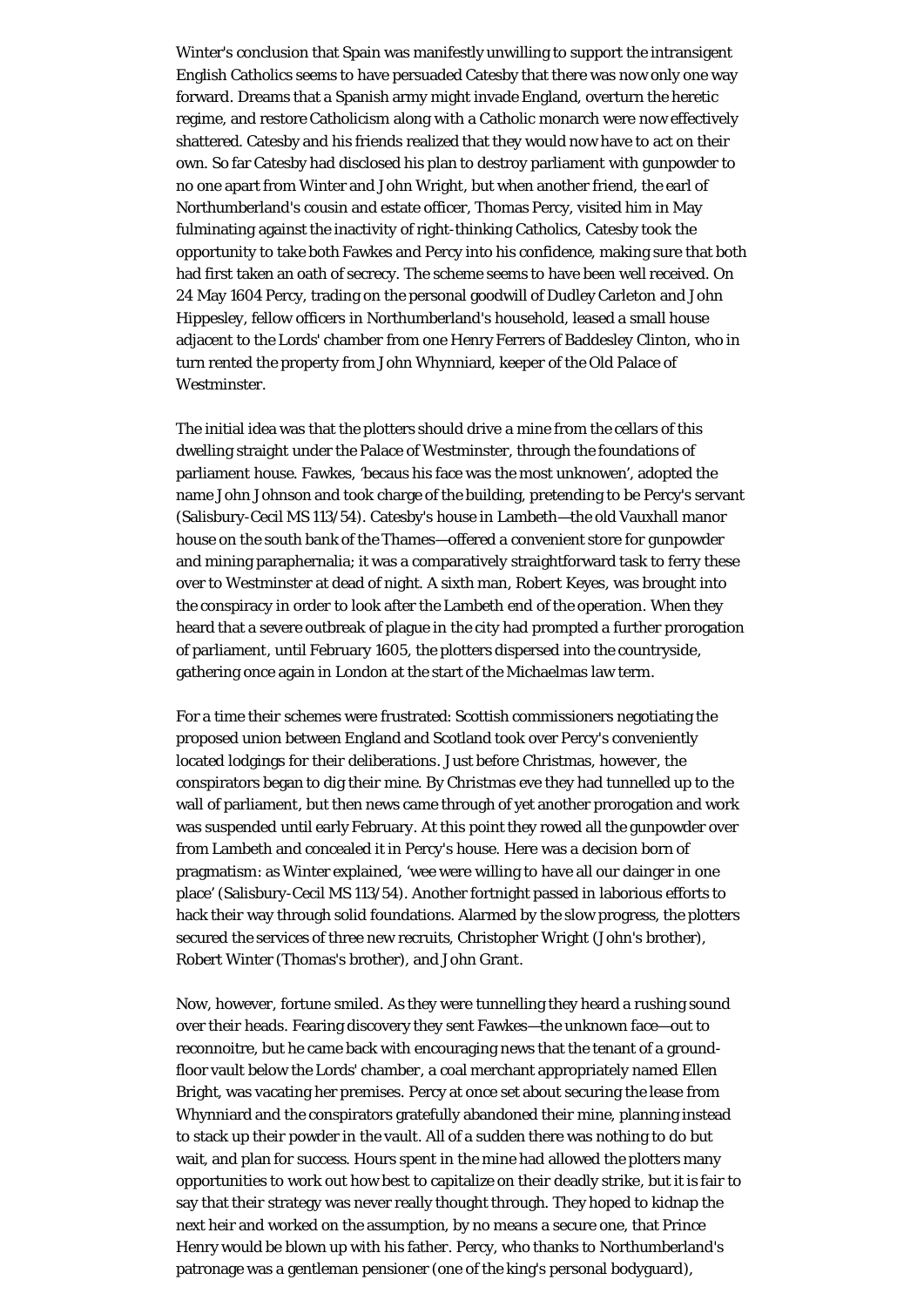undertook to abduct James's second son, Prince Charles, the duke of York, hastening him away from court in the general confusion under colour of conducting the boy to a place of safety. However, Percy's colleagues appear to have doubted the feasibility of this scheme—London was enemy territory, far from their Catholic refuges in the midlands. They pinned their hopes on securing the young Princess Elizabeth, then residing with John, Lord Harington, at Combe, 4 miles from Coventry. The means to this end would be an armed force of mounted Catholic gentry, and Catesby invited friendly midland squires to gather—ostensibly to hunt—near his home at Ashby St Ledgers on 5 November.

A young girl, though, could not rule alone; she would stand in need of champions, or, indeed, a protector, a man of birth and political stature. Minor gentlemen could not fill such a role, but if the plotters themselves were unable to take on the task, who could? Here is entered a dark country. The same question was asked over and again by the Jacobean government in the months following the discovery of the plot, but never received a satisfactory answer. Indeed, if the surviving conspirators are to be believed, the matter was glossed over with extraordinary insouciance. All that Fawkes and Winter would say later was that a decision had been deferred until after the blast, when it might be clear which noblemen were still available. In principle, they had agreed to preserve as many peers 'as were Catholick or so disposed' (Salisbury-Cecil MS 113/54). More than once Catesby assured new recruits who scrupled at the possible deaths of patrons and friends that favoured noblemen would be dissuaded by 'tricks' from attending the opening of parliament. However, it is doubtful if he meant to honour such pledges. Robert Keyes recalled one occasion on which the mask slipped. Speaking contemptuously of the English nobility, Catesby 'made accompt of them as of atheists, fools and cowards'. Rather than risk failure he was fully prepared to see each and every man among them blown to perdition (TNA: PRO, SP 14/216/126).

Summer was spent far from London, in the countryside or, in Fawkes's case, overseas. He was in Flanders from Easter to August 1605, keeping his head down. But the time was not all wasted. While in Brussels he acquainted Hugh Owen with the plotters' design, in order that Owen might speak for them in the courts of continental Europe after the fact. At home, meanwhile, Catesby took stock of an increasingly pressing problem. He had borne the financial burden alone for upwards of one year and was unable to do so much longer. With the agreement of his colleagues, Catesby now widened the circle of conspirators in an attempt to bring in wealthy supporters men who might foot the bill for the projected rebellion in the midlands. Late in the summer he confided his secret to Ambrose Rookwood, Sir Everard Digby, and, fatally, Francis Tresham, having sworn all three to secrecy.

None took the news particularly well, although Digby and Rookwood were soon persuaded that cruel necessity must have its way. Tresham, while apparently honouring his vow of silence, was clearly much perturbed, promising Catesby large sums of money if he would only call a halt to so perilous an enterprise. Catesby dissembled, but had no intention of backing down. Fawkes and Winter brought fresh gunpowder into the vault, fearing with good reason that the existing stock might have become damp. On 3 October parliament was once again prorogued, this time for a month. The new date for the state opening was set at 5 November. Winter, attending the ceremony in Lord Monteagle's entourage, must have taken comfort in the presence of Salisbury and other leading members of the council.

At the end of October the principal plotters began to converge on London. About the 26th Catesby and Fawkes returned to White Webbs in Enfield Chase, home of the Catholic Anne Vaux. There they had news from Winter that Prince Henry would not be accompanying his father to parliament on 5 November. Catesby at once resolved to attempt the capture of the heir apparent, but once again there does not seem to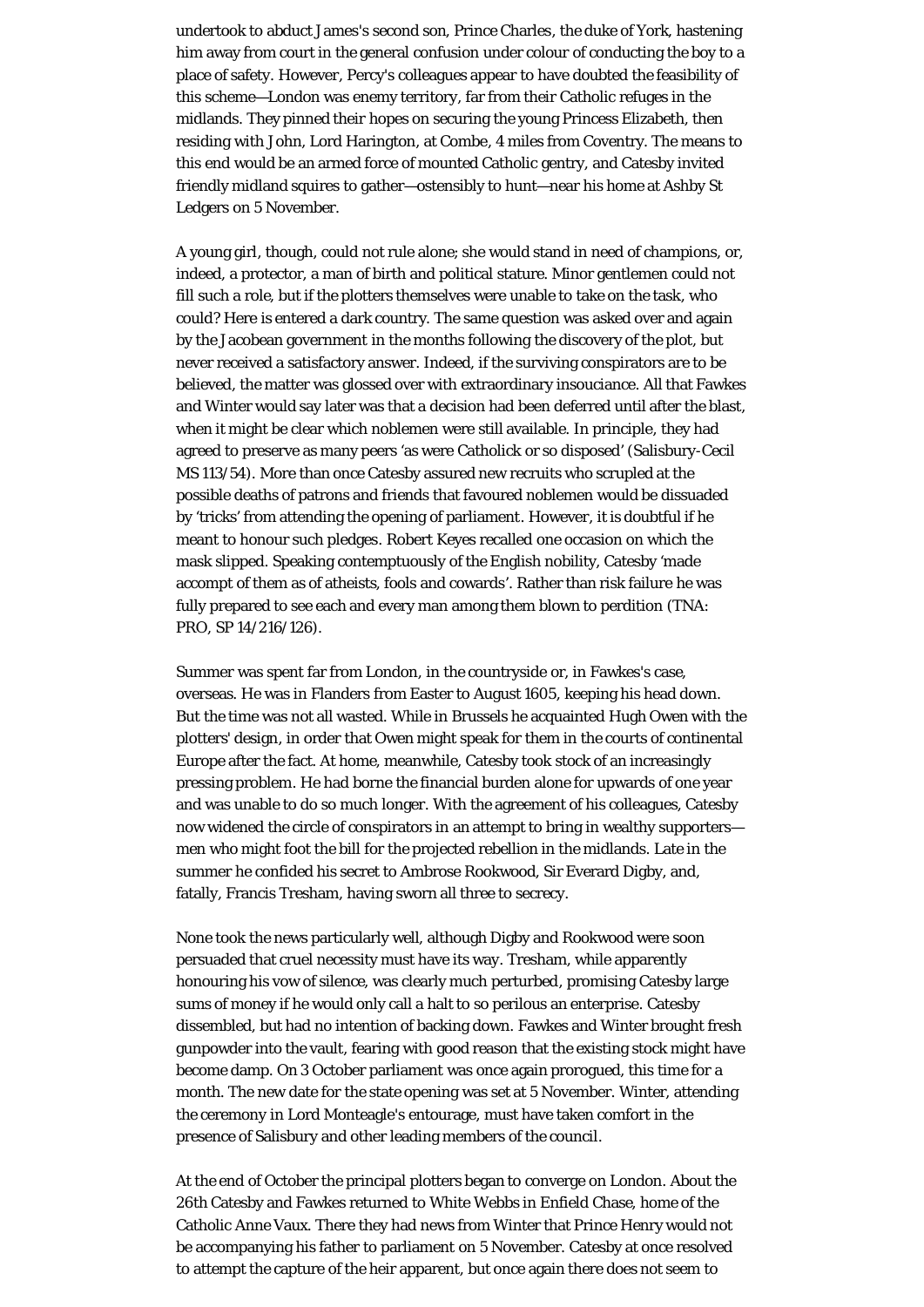have been anything in the way of precise planning. On the night of Sunday 27 October Winter learned from someone in the peer's household that Monteagle had received a general warning against attending the opening of parliament, and had immediately taken the message to court. Winter panicked. He went to White Webbs, trying to persuade Catesby that the game was up, but Catesby showed a steady nerve. He would, he declared, 'see further as yett', sending Fawkes out on reconnaissance (Salisbury-Cecil MS 113/54). No one ever questioned Fawkes's courage: he duly put his head in the noose, checking the cellar and reporting that nothing had been disturbed.

On Friday 1 November Winter and Catesby met an agitated Tresham at Barnet. They accused him of betrayal; he denied it, redoubling his efforts at dissuasion. Winter was by now inclined to discretion himself, but Catesby remained determined to give the plot every opportunity for success. The final chance to abandon the enterprise passed on the evening of 3 November, at a meeting between Winter, Catesby, and Thomas Percy, recently arrived from the north. It was Percy who said what Catesby clearly wanted to hear, that they should see the business to its conclusion. He went to Syon House to dine with Northumberland on 4 November—a point that would tell heavily against the earl thereafter—and returned to his colleagues declaring that all seemed well (TNA: PRO, SP 14/216/126). So Fawkes took up his station in the vault, with a slow match, and a watch, sent to him by Percy via Robert Keyes 'becaus he should knowe howe the time went away' (TNA: PRO, SP 14/216/100).

Meanwhile the privy council was treading carefully, anxious not to alarm any conspirators into premature flight, but still half believing that the curiously worded 'Monteagle letter' signified little. On the afternoon of 4 November the earl of Suffolk who in his capacity as lord chamberlain had responsibility for ensuring that arrangements for the new session were in hand—made a tour of inspection, accompanied among others by Monteagle. They looked over the Lords' chamber, and then descended into the ground-floor cellars which ran the length of the building. Inevitably, they noticed the unusually large pile of firewood covering the gunpowder, and asked Fawkes, in his guise as John Johnson, whose fuel this was. Hindsight later prompted Suffolk to record that the servant was 'a very tall and desperate fellow', but to all outward appearances the party was satisfied when Fawkes told them the wood belonged to his master Thomas Percy (Oldys, 3.256). Returning to court, however, Monteagle expressed surprise that Percy, an old acquaintance, rented property in Westminster. He also mentioned that Percy was a Catholic.

That sufficed to stir King James's latent fears, and he ordered a further search of the vaults which, still with an eye to avoiding undue alarm, was to be carried out under the pretence of looking for some 'stuff' and hangings that had strayed from the wardrobe stores (Oldys, 3.257). The task fell to a Westminster magistrate and gentleman of the privy chamber, Sir Thomas Knyvett, keeper of the Palace of Westminster. In contemporary accounts of the subsequent search chronology varies slightly, but no more than one might expect given the scope for rumour and embellishment in so thrilling a tale (Gardiner, 114–37). About midnight Knyvett led his party into the cellar. They met Fawkes, fully clothed and in his boots, emerging from the room. Thinking him oddly dressed for so late an hour Knyvett had the suspect arrested, while his men hauled away the faggots and brushwood, uncovering thirty-six barrels—nearly a ton—of gunpowder.

### **Imprisonment, trial, and execution**

There followed Fawkes's finest hour. Examiners wrote grudgingly of his fortitude, his 'roman' resolution (Oldys, 3.258). Confronted with a barrage of questions he refused to implicate his colleagues, apart from Percy, whose crimes were manifest. Fawkes admitted having recently travelled to Flanders, but when pressed for a reason mocked his examiners, declaring that he had set out 'to see the countrey and to passe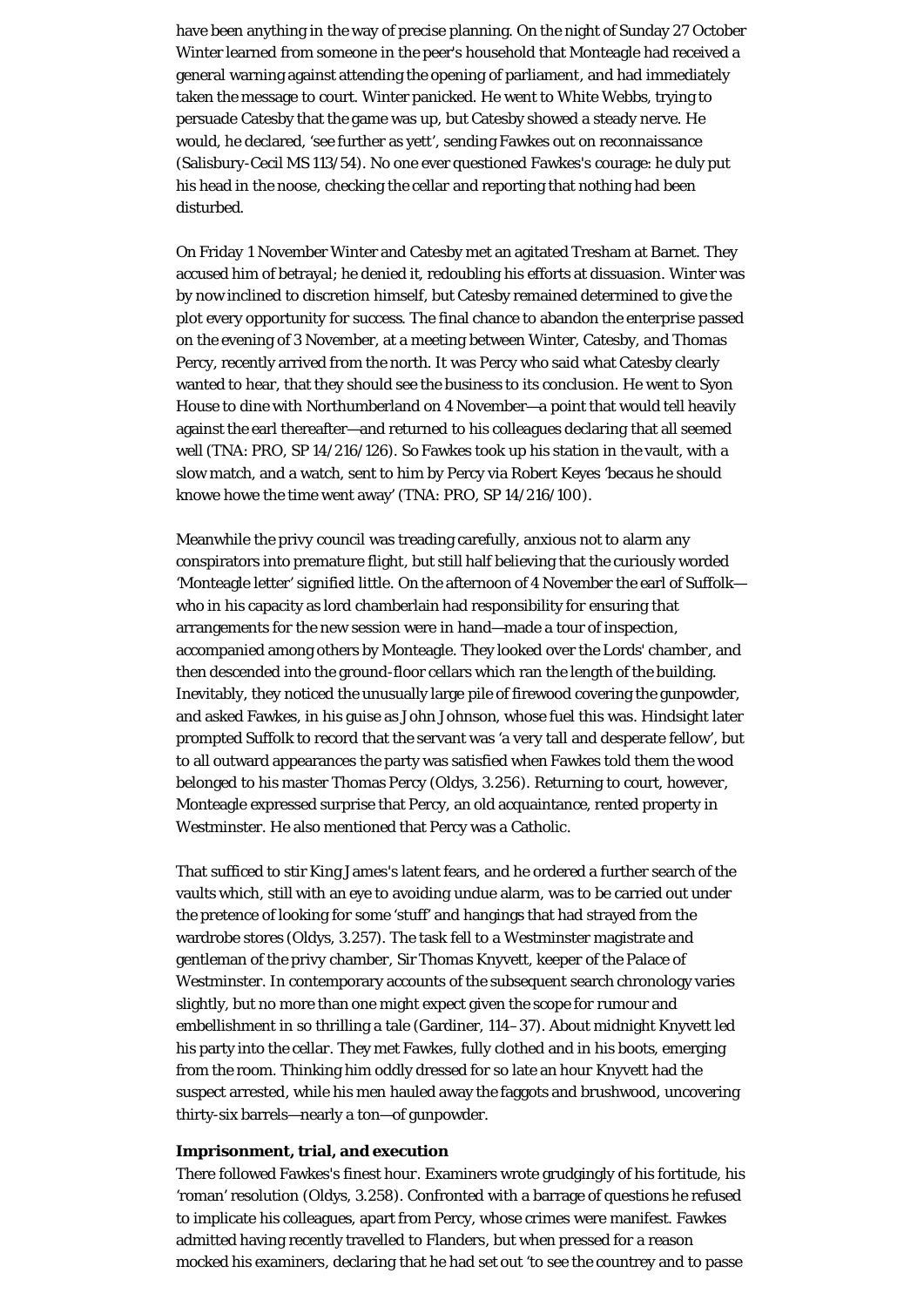away the time' (TNA: PRO, SP 14/216/6). When he did speak plainly, it was to express his dislike of Scots, evident in his communications to the Spanish crown in 1603. According to tradition Fawkes wasted no time in telling the horrified king that he would have blown both James and his fellow countrymen at the court back to their northern mountains. Otherwise, he remained silent, muttering defiantly: 'you would have me discover my frendes' (TNA: PRO, SP 14/216/16A). Not until 7 November would he admit to his real name, and he did this only when the shaken interrogators, at last getting round to examining the contents of his pockets, found a letter addressed to a Mr Fawkes.

It soon became clear that these heroics were in vain. The midland rising headed by the principal conspirators rapidly fizzled out in mass desertion and a brief skirmish at Holbeach House in Staffordshire, where Catesby, Percy, and the brothers Wright all perished. Winter was among those taken prisoner. News of this denouement filtered through to London on the 9th. On the one hand this made Fawkes's testimony still more important, since he was one of the two surviving members from the conspiracy's inner ring, but on the other all conceivable danger was now past, and the authorities held the precious prize of Thomas Winter. The privy council now relaxed a little and were prepared to wait, looking on Fawkes's testimony given on 7, 8, and 9 November as a provisional summary of the treason (TNA: PRO, SP 14/216/49 and 54). It seems almost certain that torture of some kind had been employed in those critical days when king and council faced revolt in the shires. James had authorized its use, recommending that the 'gentler tortures' be tried first, progressing to something more savage should the prisoner prove reticent. Once the menace of a midland insurrection had passed, such extremities were set aside: Fawkes alone suffered in this way.

The surviving principal conspirators languished in the Tower until January 1606. Then the assembly of a parliament eager to see the plotters receive their just deserts, and only too ready to pick up an infelicitous suggestion by the king in his November prorogation speech that the prisoners should be tried in parliament, spurred the council into action. On 27 January eight gunpowder plotters stood trial in Westminster Hall on charges of high treason. All but Sir Everard Digby pleaded not guilty, refuting certain points within the indictment while—inevitably—admitting to the whole. The trial lasted a day and commanded high prices as a public spectacle, one MP complaining that while he had paid 10*s*. for standing room, others had been let into the same enclosure for much smaller sums (*Parliamentary Diary of Robert Bowyer*, ed. D. H. Willson, 1931, 10). Both king and queen are supposed to have attended in private (John Hawarde, *Les reportes del cases in camera stellata*, 1894, 257). The attorney-general, Sir Edward Coke, launched into the prisoners in his usual bombastic style and the earl of Northampton delivered an immensely tedious speech defending the king from charges made by Digby that James had gone back on promises of toleration for English Catholics. The outcome of the trial was never in doubt, and verdicts of guilty were duly returned. Four of the condemned men were executed on 30 January in St Paul's Churchyard. The following day Thomas Winter, Ambrose Rookwood, Robert Keyes, and, finally, Fawkes suffered the same fate in the Old Palace Yard, Westminster; his body was quartered, in fulfilment of his sentence.

# **Historical significance**

On 5 November 1605 the inhabitants of London were encouraged to light bonfires in celebration of the king's apparently providential deliverance, always provided that 'this testemonye of joy be carefull done without any danger or disorder'. The citizens were happy to oblige, John Chamberlain marvelling at the 'great ringing and as great store of bonfires as ever I thincke was seene' (CLRO, journal of common council, 27, fol. 4; *The Letters of John Chamberlain*, ed. N. F. McClure, 2 vols., 1939, 1.213). Bonfires and the anniversary of the Gunpowder Plot have gone hand in hand ever since, a curious circumstance given that by any objective assessment the plot was just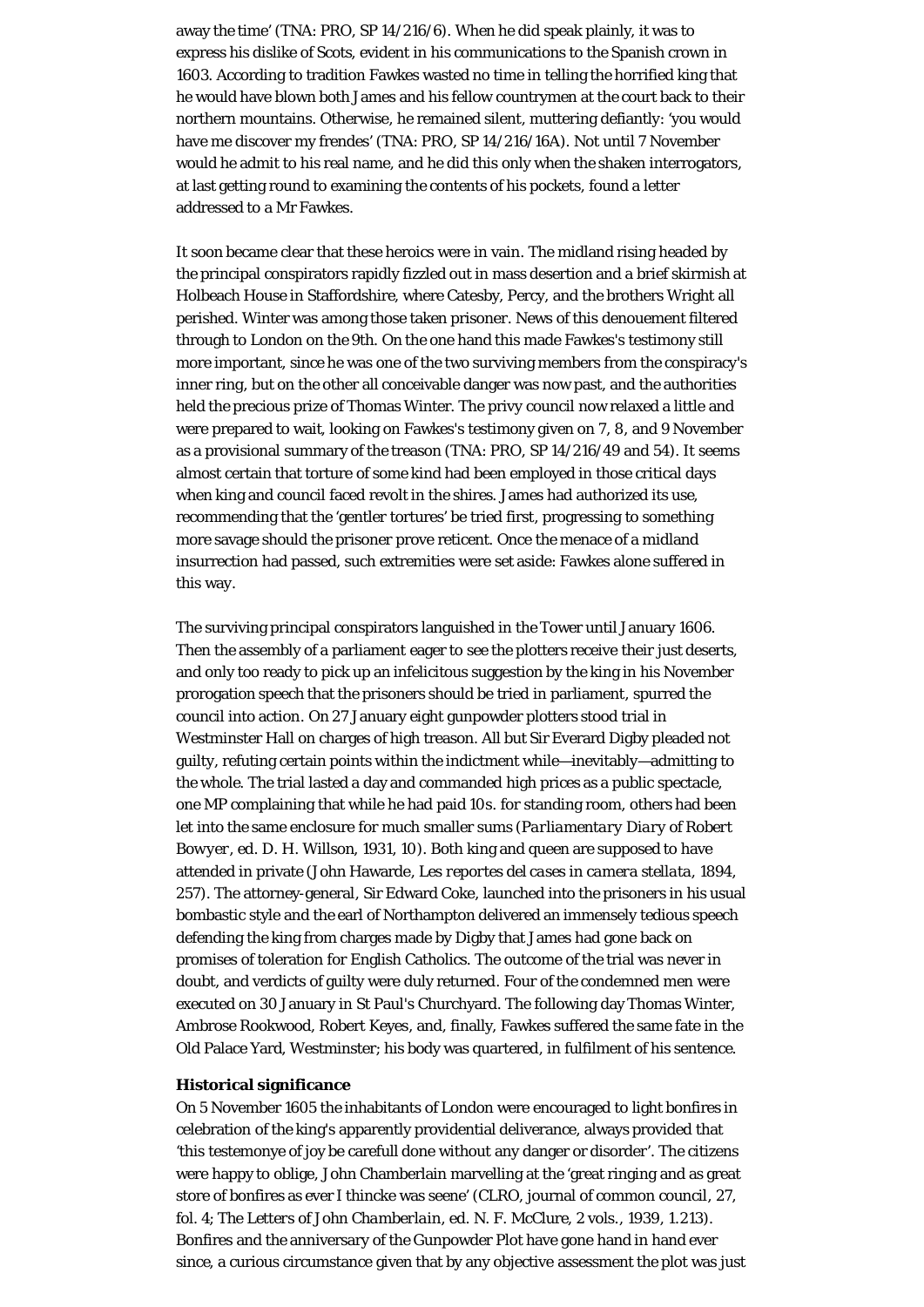another in a line of failed conspiracies against the state. Right at the start it was the lingering uncertainties, the unresolved loose ends, and the king's own perception of God's divine hand which nourished collective memory. James saw great significance in the fact that he had been delivered from both Gowrie conspiracy and Gunpowder Plot on a Tuesday the 5th. Parliament passed an act for an annual public thanksgiving, gunpowder sermons were preached at court throughout his reign, and although the wording changed over time, prayers of thanksgiving for deliverance from the plot remained in the calendar of the established church until 1859.

Over a much longer timescale, numerous circumstances have conspired to preserve commemoration in some form or other of events on 5 November 1605. Among these the most important have been repeated attempts either by the state or by some particular group within the country to focus the minds of Englishmen on a particularly horrific manifestation of Catholic perfidy. Gunpowder Plot commemoration was appropriated by the puritans in the 1630s and 1640s as they countered the creeping popery perceived in Charles I's court. Fireworks are observed from at least the 1650s, and the burning of effigies became fairly common after the much publicized torching of the 'whore of Babylon'—adorned with symbols of papal office—by London apprentices in 1673, following the conversion to Catholicism of the heir presumptive, James, duke of York. The Popish Plot frenzy and the exclusion struggles generated a fresh intensity in 5 November celebrations. James II's government failed in its attempt to ban fires and fireworks, and the fact that William of Orange landed at Torbay on 5 November 1688 once again magnified the date in the minds of many protestant Englishmen. From that day to this, as the old rhyme observes, gunpowder treason has 'never been forgot'. The fifth of November persisted as a day on which rowdy youths took the opportunity for challenging local authorities up and down the land: at that level there was little perception of the original conspiracy, just as today the historical facts are, for many, submerged beneath spectacle and consumerism. Commemoration was given yet another lease of life in the 1850s by the antagonisms generated by Catholic emancipation, and the reestablishment of a Catholic religious hierarchy in England.

In 1790 *The Times* recorded boys begging in the street 'to burn Guy Faux'. By Victoria's reign, Fawkes—the cloaked figure in the cellar—was burnt in effigy almost everywhere, rather than the pope or the devil, and he has, in an increasingly secular and religiously tolerant age, held his place of dishonour atop the bonfires ever since, joined occasionally by the transient demon-figures of state politics or the popular press: suffragettes, the Kaiser, and Margaret Thatcher among them. Through the twentieth century celebrations have become more orderly, more tame. Even backgarden firework displays, widespread as late as the 1970s, have been frustrated by safety considerations, and the pull of large, organized shows. Those few surviving examples of vehement anti-Catholic ritual on bonfire night—at Lewes in Sussex, for example—are noteworthy in their rarity. Gunpowder Plot day has become Guy Fawkes' night, bonfire night, or firework night, but the durability of this particular manifestation of Englishness—its ability to reinvent a reason for continuing—remains remarkable.

Perhaps this is only right. Though a failure, the plot came very close to success. Theories, as old as the treason itself, that the government either knew of the conspiracy from an early stage, or that it actually manipulated the conspirators through one or more *agents provocateurs*, draw unwarranted conclusions from the surviving evidence, fail to advance any credible motive for such chicanery, and were, indeed, effectively demolished long ago by S. R. Gardiner (in *What Gunpowder Plot Was*, 1897; see Nicholls, 213–20). The magnitude of Fawkes's intended treason should never be underestimated. Ordnance records state that the 18 hundredweight of powder transferred from the cellar to the Tower of London was 'decaied', but modern calculations suggest that, decayed or not, few if any in the Lords that